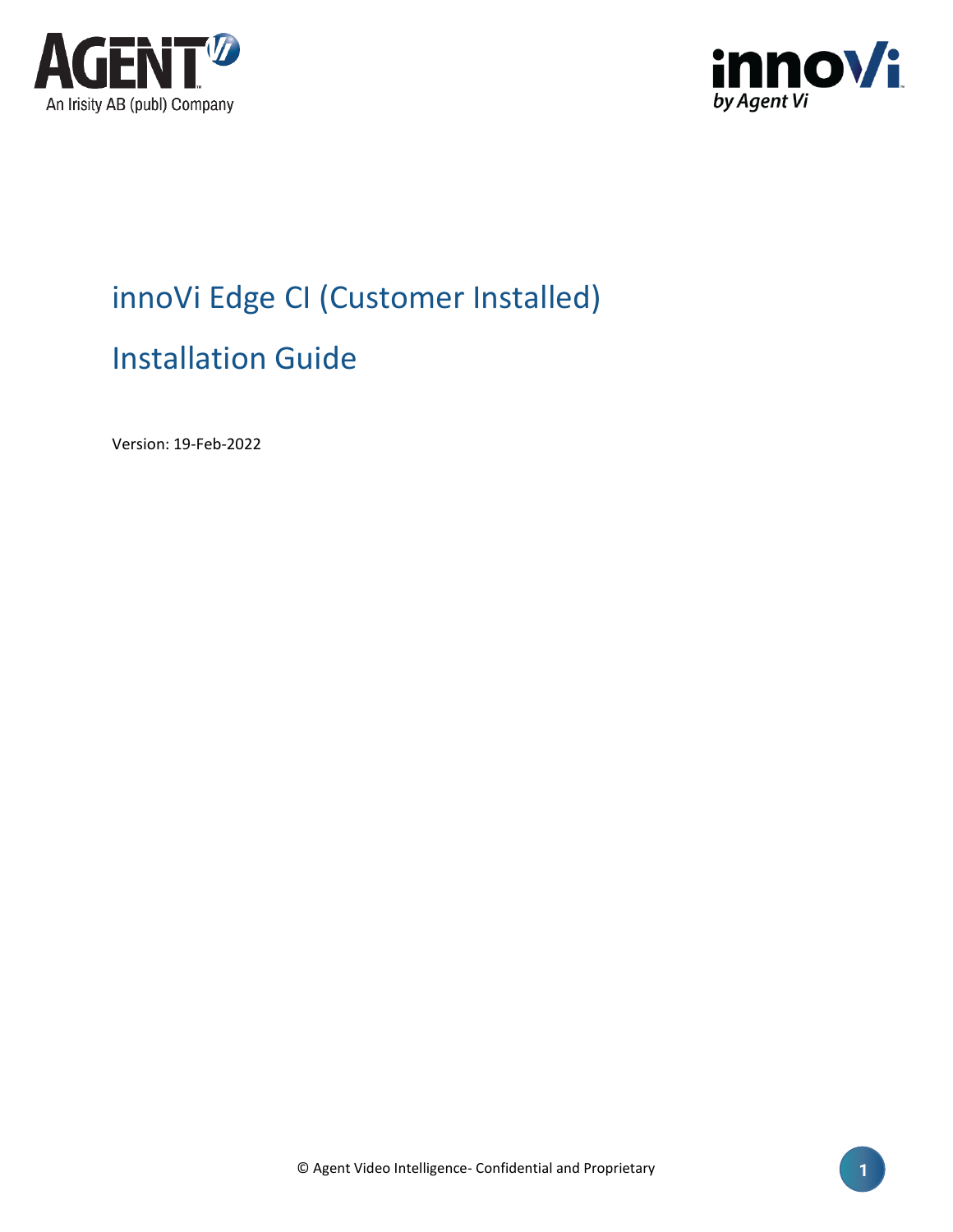



# **Table of Contents**

| 8. |  |
|----|--|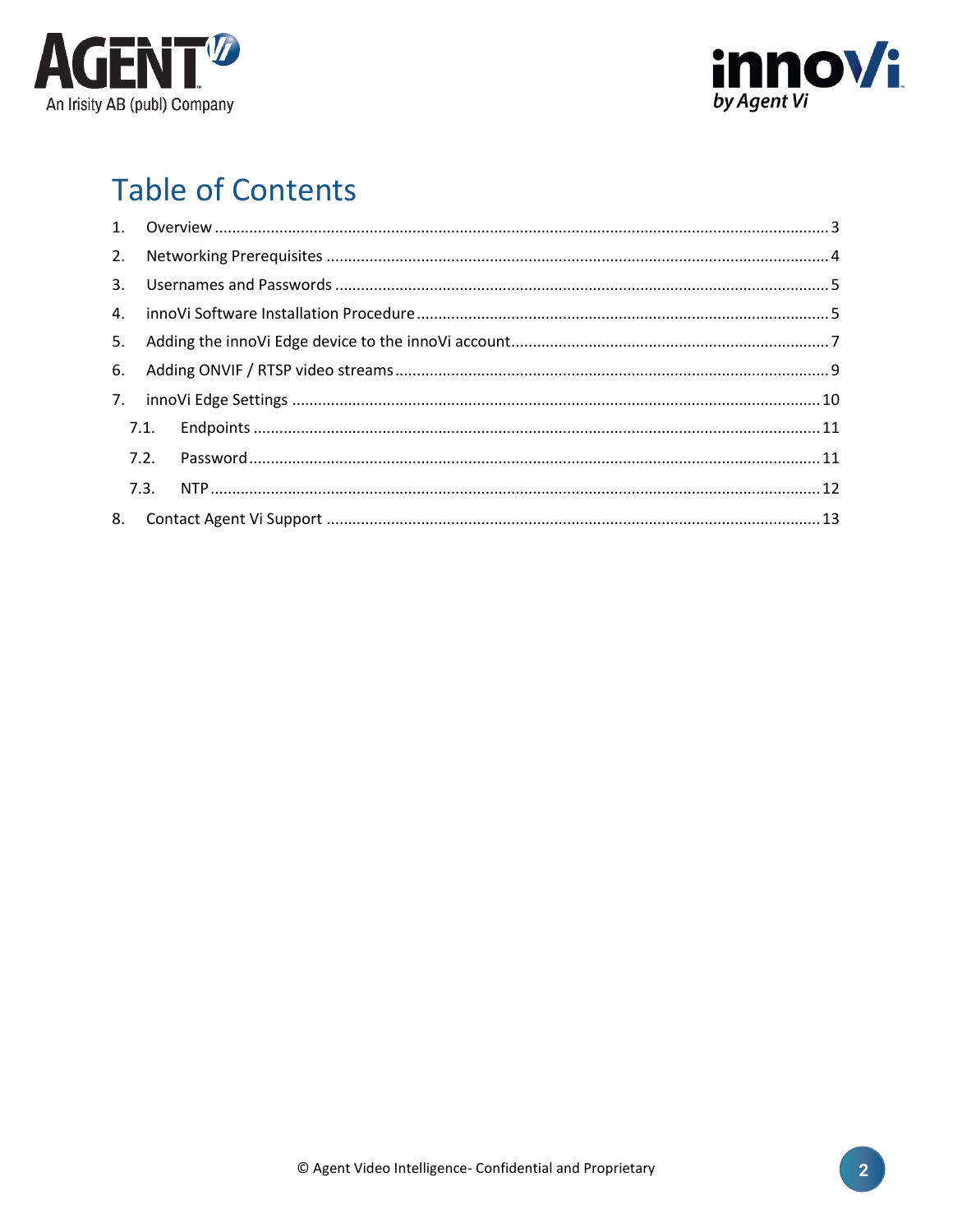



### <span id="page-2-0"></span>1.Overview

#### **Note: any reference to innoVi Edge™ in this document refers to innoVi Edge™ CI (Customer Installed).**

innoVi Edge™ enables the deployment of Agent Vi's software on a customer's hardware to connect ONVIF / RTSP fixed IP cameras from the camera's network to a centralized innoVi Core. Agent Vi innoVi system can have one or multiple innoVi Edges that process the video stream, transforming it into Agent Vi's proprietary metadata before sending it to an innoVi Core, which will then perform all central management and advanced analysis.



The steps for installing and configuring innoVi Edge are as follows:

- 1. Install Agent Vi's software on innoVi edge
- 2. Connect innoVi Edge to the cameras' network and to innoVi Core. This step is performed once, as part of the initial on-site installation of innoVi Edge, using innoVi Edge's local settings
- 3. Connect ONVIF / RTSP video streams to innoVi. This step can be performed once innoVi Edge is connected to the innoVi Core and is comprised of configuration of each ONVIF / RTSP video stream. This step is performed using the innoVi portal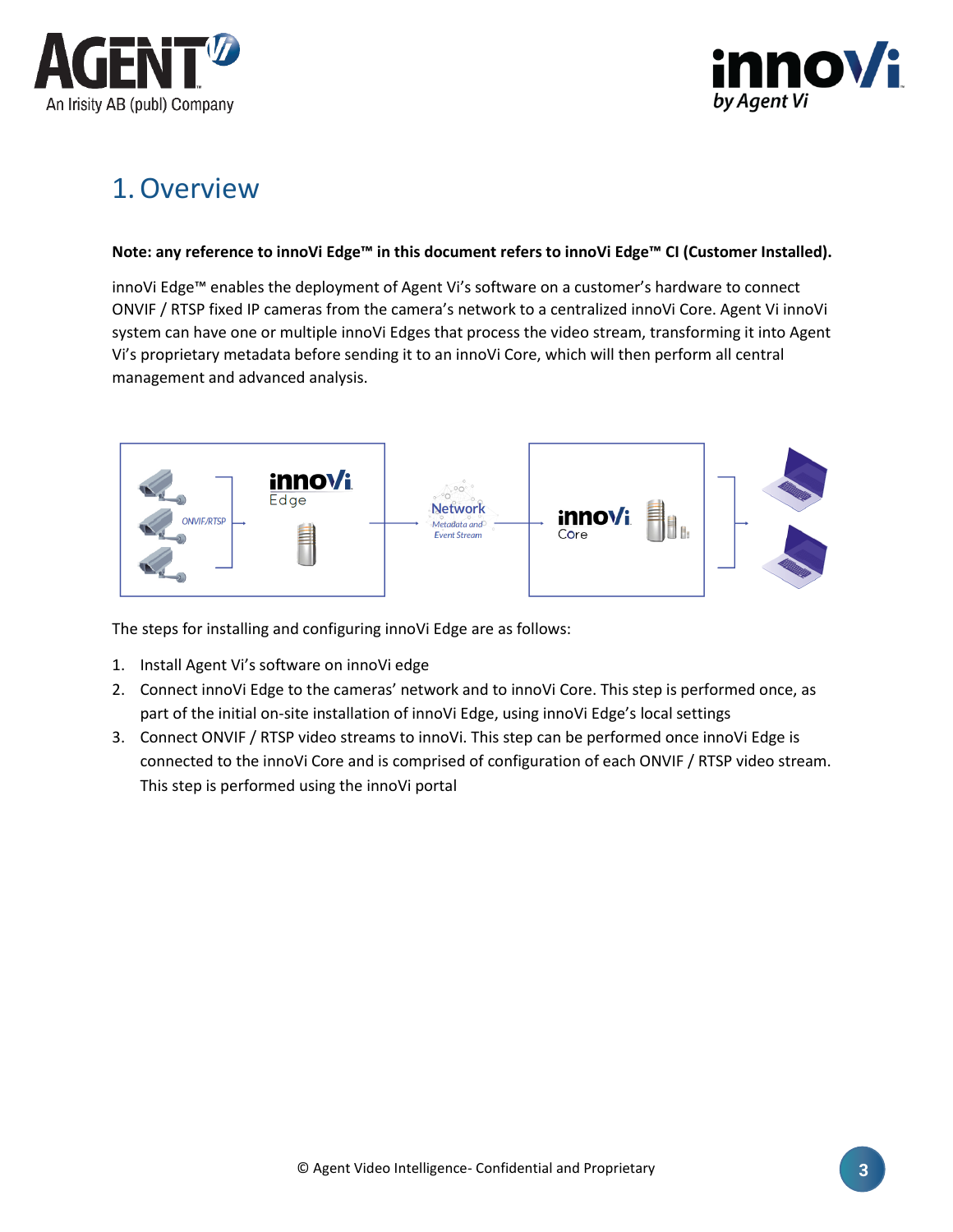



## <span id="page-3-0"></span>2.Networking Prerequisites

- 1. Internet access for software installation During software installation or updates, innoVi must access various repositories on the internet (Linux / Docker hub) to download software components. All downloads are over HTTP/HTTPS (outbound ports 80/443). No inbound ports are required.
- 2. Firewall settings:

2.1. innoVi Edge to innoVi Core For cloud-based deployments, the site's firewall must allow innoVi Edge to access the following endpoints (outbound traffic):

• \*.innovi.io:443

These are innoVi cloud service addresses, required for the innoVi Edge to continuously communicate with innoVi

• [\\*.docker.com](http://hub.docker.com/):443, \*.docker.io:443

These addresses are required when connecting the innoVi Edge to your innoVi account and when performing innoVi Edge software upgrades.

The Docker address redirects traffic to different IP addresses and third party DNS names (for example cloudfront.net ). The addresses being used are beyond Agent Vi control. See the following related docker forum response[: https://forums.docker.com/t/adding-rules-to-the](https://forums.docker.com/t/adding-rules-to-the-firewall-for-docker-pull-commands/38206)[firewall-for-docker-pull-commands/38206](https://forums.docker.com/t/adding-rules-to-the-firewall-for-docker-pull-commands/38206)

It is advised to verify with the site's network administrator that these requirements are fulfilled, prior to arriving at the site

2.2. innoVi Edge to innoVi Video Sources

If there is a firewall between the innoVi Edge and video sources, ONVIF / RTSP ports should be open.

Default ports:

- ONVIF: 80 (unencrypted), 443 (encrypted)
- RTSP: 554
- 3. DNS server:

innoVi Edge requires access to a DNS server. In case there is no DNS server in the network, access to external DNS must be enabled (for example, to Google's DNS 8.8.8.8:53)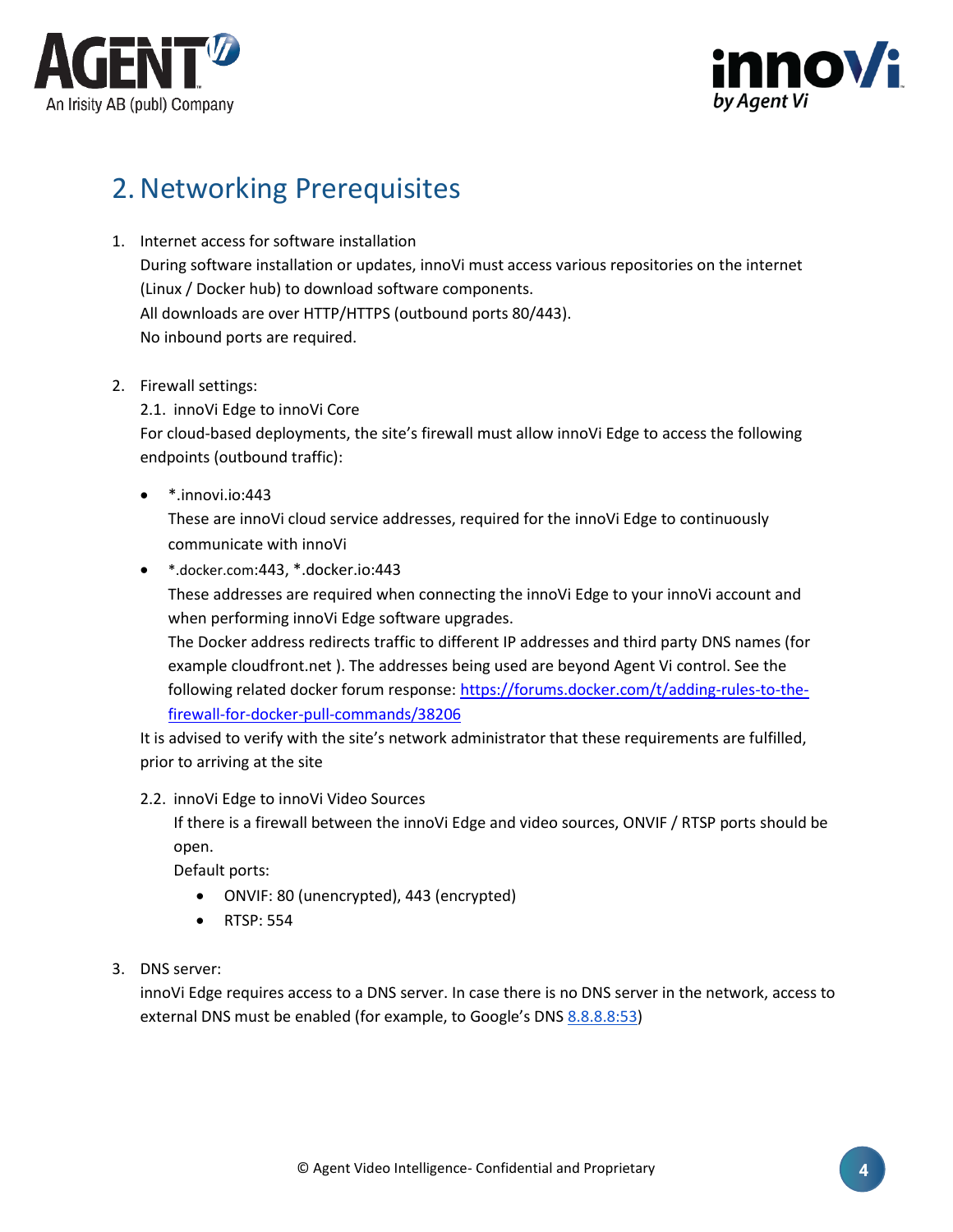



#### <span id="page-4-0"></span>3.Usernames and Passwords

Make sure you have the following credentials:

1. **innoVi Edge local** username and password: The local username and password are only used to configure innoVi Edge's local settings.

The default local username is 'agentvi' while the default local password is 'PASSWORD'. Once innoVi Edge is connected to the innoVi account it is strongly advised to change the default password to prevent unauthorized access to innoVi Edge.

2. **innoVi** username and password:

To connect innoVi Edge to a specific innoVi account and start adding ONVIF / RTSP devices, you will need an innoVi account username and password.

Note: If you do not have the credentials above, please contact your innoVi account administrator

#### <span id="page-4-1"></span>4. innoVi Software Installation Procedure

Lines with **\$ xxx** format show Ubuntu OS commands to be entered.

- 1. Open SSH connection to your innoVi Edge server
- 2. Verify server resources

**\$ sudo -i** Enter password

- OS version **\$ lsb\_release -a** Ensure the OS version is Ubuntu 20.04
- CPU Model
	- **\$ lscpu**

Ensure the CPU model and number of CPU(s) match the required specification. The line starting with CPU(s) shows the number of logical cores available

• Memory

#### **\$ free -m**

Ensure the available memory matches the required specification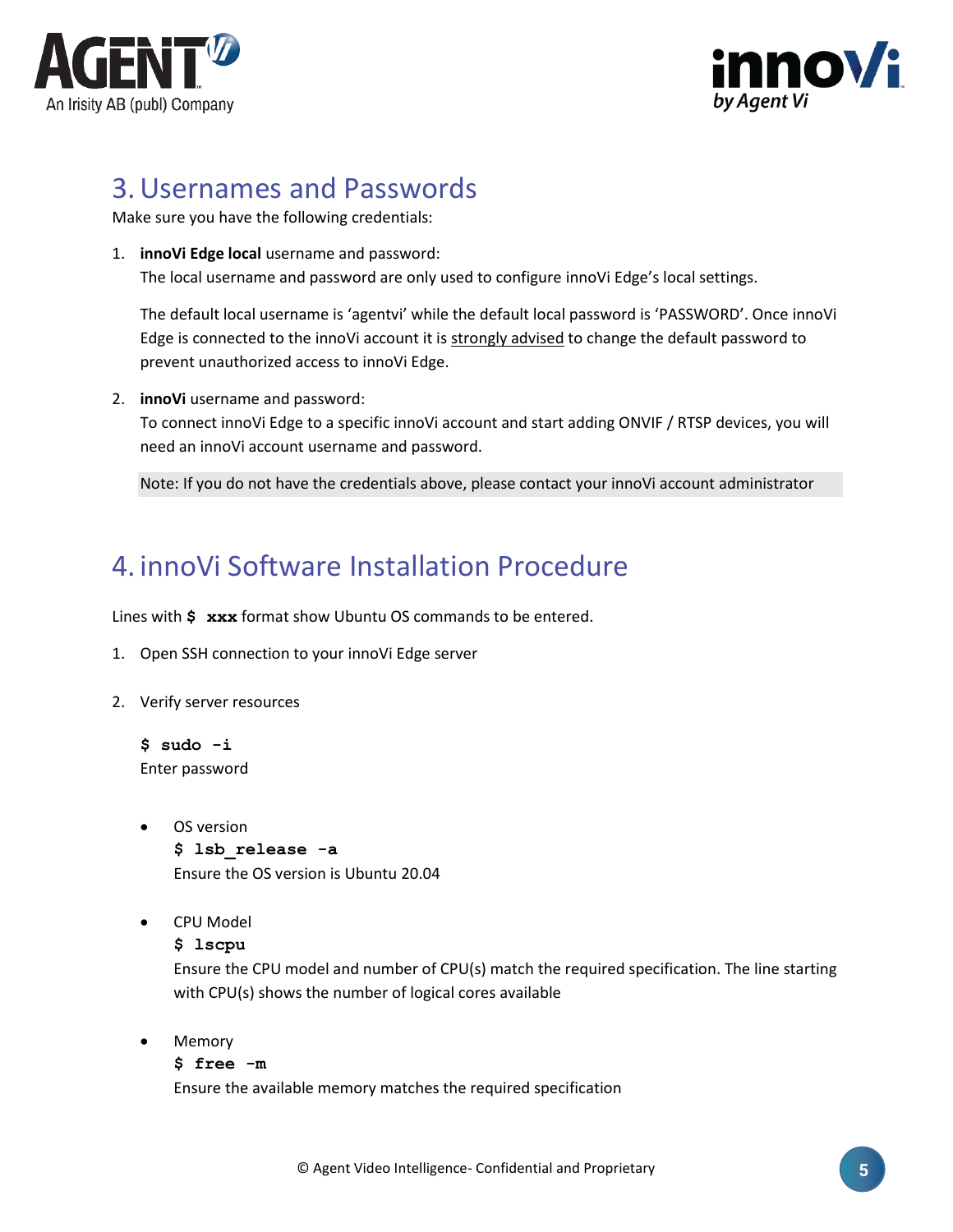



- **Storage \$ lsblk** Ensure the available storage matches the required specification
- 3. Browse to home folder **\$ cd ~**
- 4. Download the installation script **\$ wget https://tinyurl.com/yczxeeq9 --trust-server-names**
- 5. Make the script executable: **\$ chmod +x custom\_edge\_installer.sh**
- 6. Run the installation script **\$ sudo bash ./custom\_edge\_installer.sh**
- 7. The available network interfaces are displayed. Identify your active network interface name (mapped to the IP of the Edge Device) and enter its name. *NOTE: If your edge machine is configured with multiple network interfaces for redundancy / high availability purposes, contact Agent Vi Customer Support for further instructions*
- 8. In case the installation script exits at any point with an error, contact Agent Vi Customer Support with the error output
- 9. Wait until message **Done.** is displayed
- 10. Check the installation status

Two docker containers are included:

- Device Manager
- Analytics Service

```
$ docker ps -a
```
Output example:

CONTAINER ID<br>ca03lefe4deb

Device Manager container should be running. The Analytics Service container will run once the innoVi Edge is added to the innoVi account

11. Your innoVi Edge is now ready to be added to your innoVi account

NAMES<br>innovi-device-mar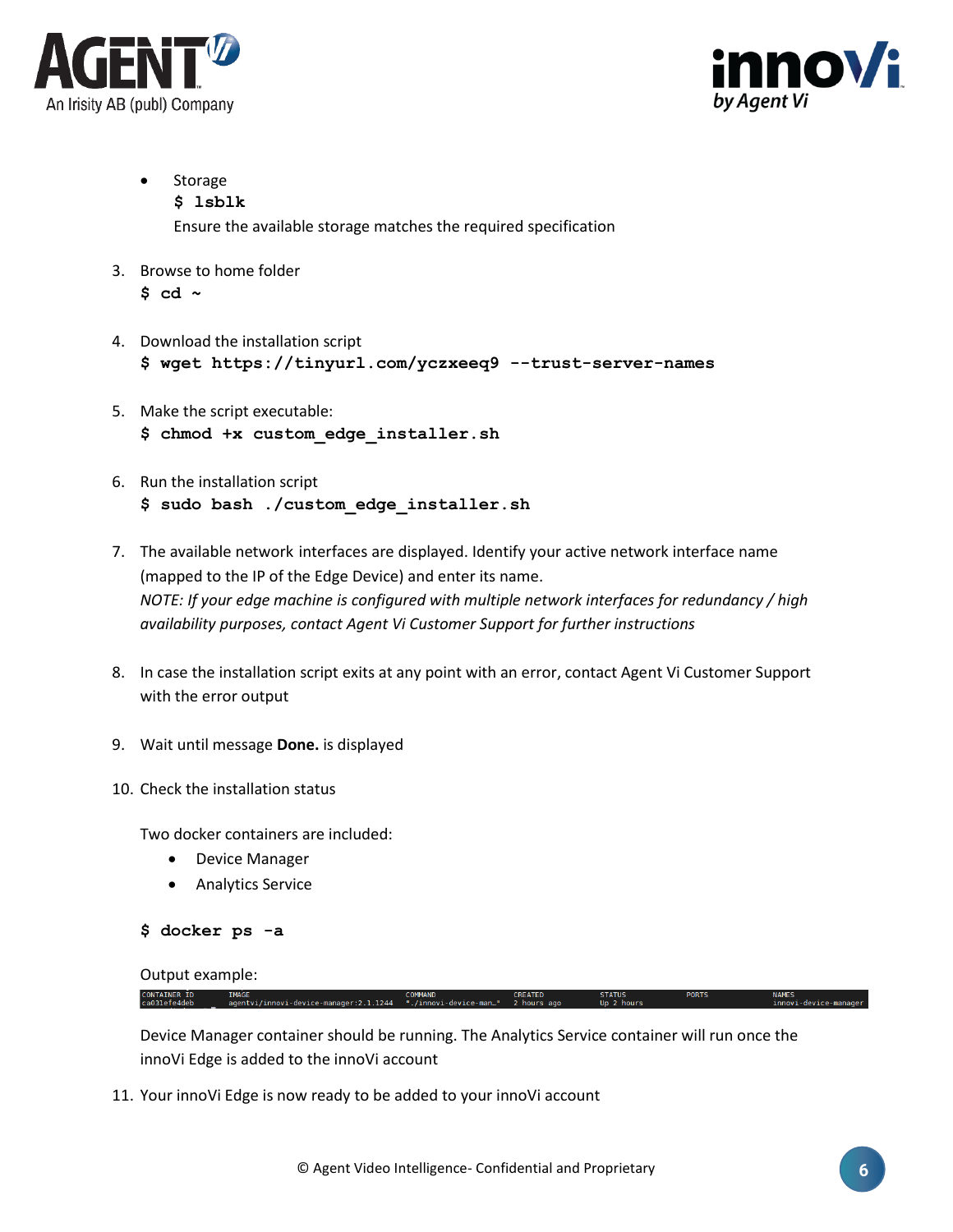



## <span id="page-6-0"></span>5.Adding the innoVi Edge device to the innoVi account

The innoVi Edge device must be connected to a network that allows constant access to the innoVi Core endpoints.

**Note: the innoVi edge can be added only to a dedicated folder and not to the account root folder. Ensure you have created a folder to which the innoVi Edge will be added to.**

1. Using your web browser, navigate to innoVi Edge Device IP address. The innoVi Edge Device webpage is displayed:

| <b>innovi</b> Portal Login | o |
|----------------------------|---|
| User email                 |   |
| Password                   |   |
| Sign in                    |   |

2. Use your innoVi username and password to login and add the innoVi Edge device to the innoVi account.

Note:

The innoVi Edge Device includes an automatic **connectivity test** feature that tests innoVi Edge Device ability to connect to the required innoVi Core cloud endpoints over the internet. If one or more of the required endpoints is inaccessible, the innoVi Edge Device webpage will show an error message indicating which endpoints cannot be reached. Please configure the firewall to allow outbound traffic from the innoVi Edge Device network to all listed innoVi Core [endpoints.](#page-3-0)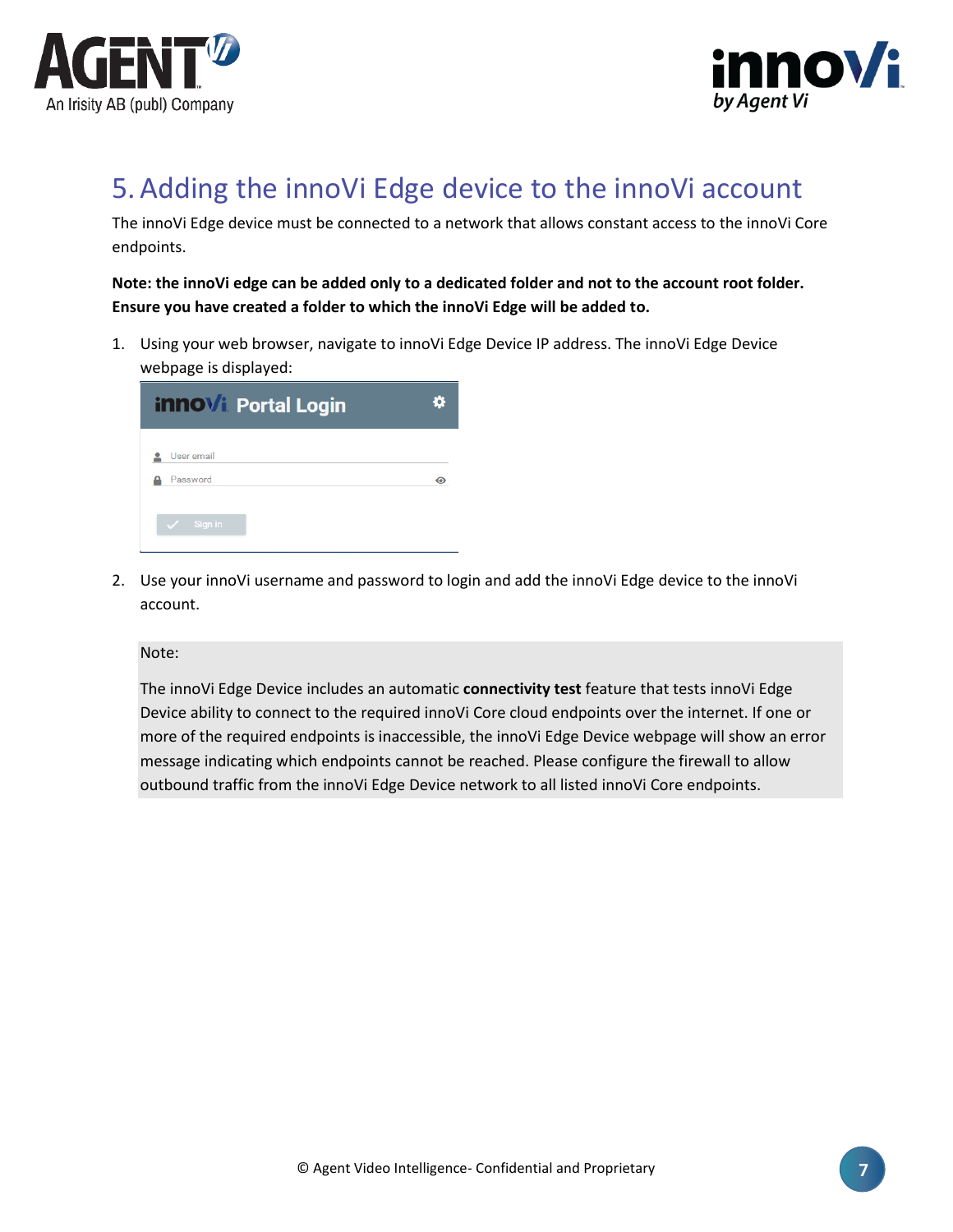



| (!) Docker Hub can't be reached    |         |
|------------------------------------|---------|
|                                    |         |
| (!) innoVi Portal can't be reached |         |
| User email                         |         |
| Password                           | $\circ$ |
| Connectivity test failed           |         |

3. Once signed in, a list of available folders is displayed (the innoVi account administrator grants access privileges to specific folders). Select the folder to which you want the innoVi Edge Device to be added to:

| $\equiv$ innovi                             |                               |                             |
|---------------------------------------------|-------------------------------|-----------------------------|
| Switch account<br>$\checkmark$              | Edge (VttrR2AAHzM6do9(        |                             |
| $\alpha$<br>Search<br>$\vee$ [Demo] Support | Folder:                       | <b>Test</b>                 |
| $\blacksquare$ Test                         | <b>Device model:</b>          | <b>CUSTOM</b>               |
|                                             | <b>Serial number:</b>         | VttrR2AAHzM6do90SvzsGLDhBeU |
|                                             | <b>Configuration:</b>         | <b>CUSTOM</b>               |
|                                             | <b>Configuration version:</b> | CUSTOM_V_108                |
|                                             | Cancel<br>Save                |                             |

- 4. Once the folder is selected, the innoVi Edge will be added to the list of devices
- 5. Select **Physical Devices** → **Devices** tab to view the list

| $\equiv$ innovi                      | $\frac{1}{\sqrt{1}}$ Administrator<br><b>O</b> Monitor <b>Q</b> Investigate         | <b>I.</b> Reports<br>$\equiv$ Settings |                             |
|--------------------------------------|-------------------------------------------------------------------------------------|----------------------------------------|-----------------------------|
| <b>Physical view</b><br>Logical view | A Dashboard ■ Cameras 三 Rules ※ Autonomous ♥ Health alerts ■ Devices ↓ Integrations |                                        |                             |
| Search                               | <b>Q</b> Search                                                                     |                                        |                             |
| [Demo] Support                       | Name $\uparrow \downarrow$                                                          | Folder                                 | Serial number 1             |
| $\vee$ $\blacksquare$ Test           | تە<br><b>Test Edge</b>                                                              | <b>Test</b>                            | VttrR2AAHzM6do90SvzsGLDhBeU |
| a Test Edge                          |                                                                                     |                                        |                             |

6. Once the edge device is fully installed, the Edge' icon is turned green. The device is now ready to add cameras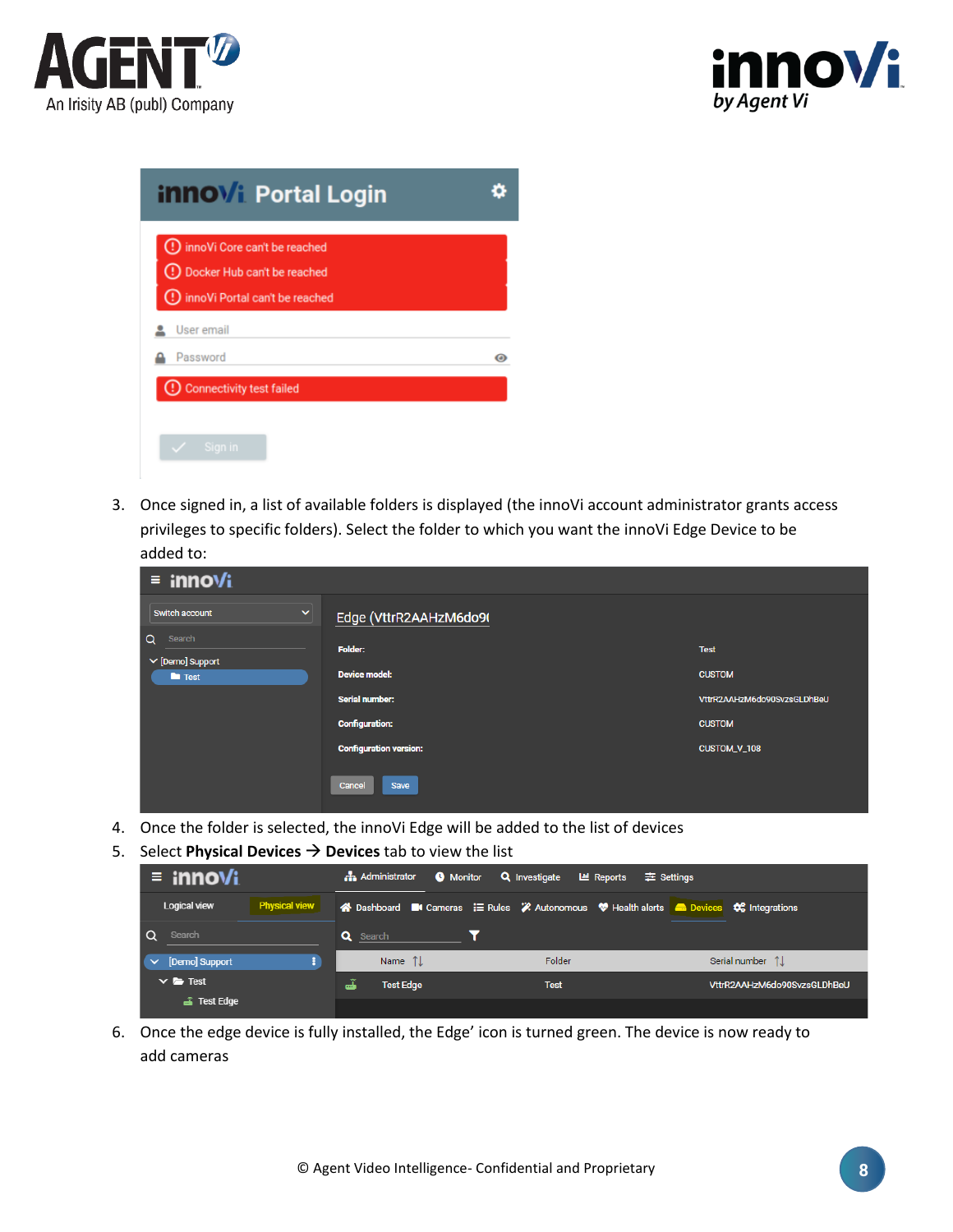



# <span id="page-8-0"></span>6.Adding ONVIF / RTSP video streams



- 1. Click the innoVi Edge
- 2. Click **Cameras**
- 3. Click the **Add** button to add a camera

| $\overline{\mathbf{r}}$<br>Add<br>$\checkmark$<br>Q Search <b>Q</b> Search |                                        |
|----------------------------------------------------------------------------|----------------------------------------|
| Camera name                                                                |                                        |
| <b>General</b>                                                             |                                        |
| <b>Active:</b>                                                             |                                        |
| <b>External ID:</b>                                                        | $\Omega$<br>External systems camera ID |
| Live video resolution:                                                     | Medium $\vee$                          |
| <b>Minimum time between events:</b>                                        | Ω<br>Seconds $(?)$<br>30               |
| <b>Recording:</b>                                                          |                                        |
| Send metadata:                                                             |                                        |
|                                                                            |                                        |
| <b>Video source</b>                                                        |                                        |
| Video stream source:                                                       | Add<br>$\odot$                         |
| $\odot$<br><b>Sync time to stream:</b>                                     |                                        |
| <b>Stream info:</b>                                                        | N/A                                    |
|                                                                            |                                        |
| <b>Analytics</b>                                                           |                                        |
| Type:                                                                      | $ccn$ $\sim$<br>$\odot$                |
| Detach camera<br>Activate<br>Delete camera                                 | Deactivate<br>Cancel<br>Save           |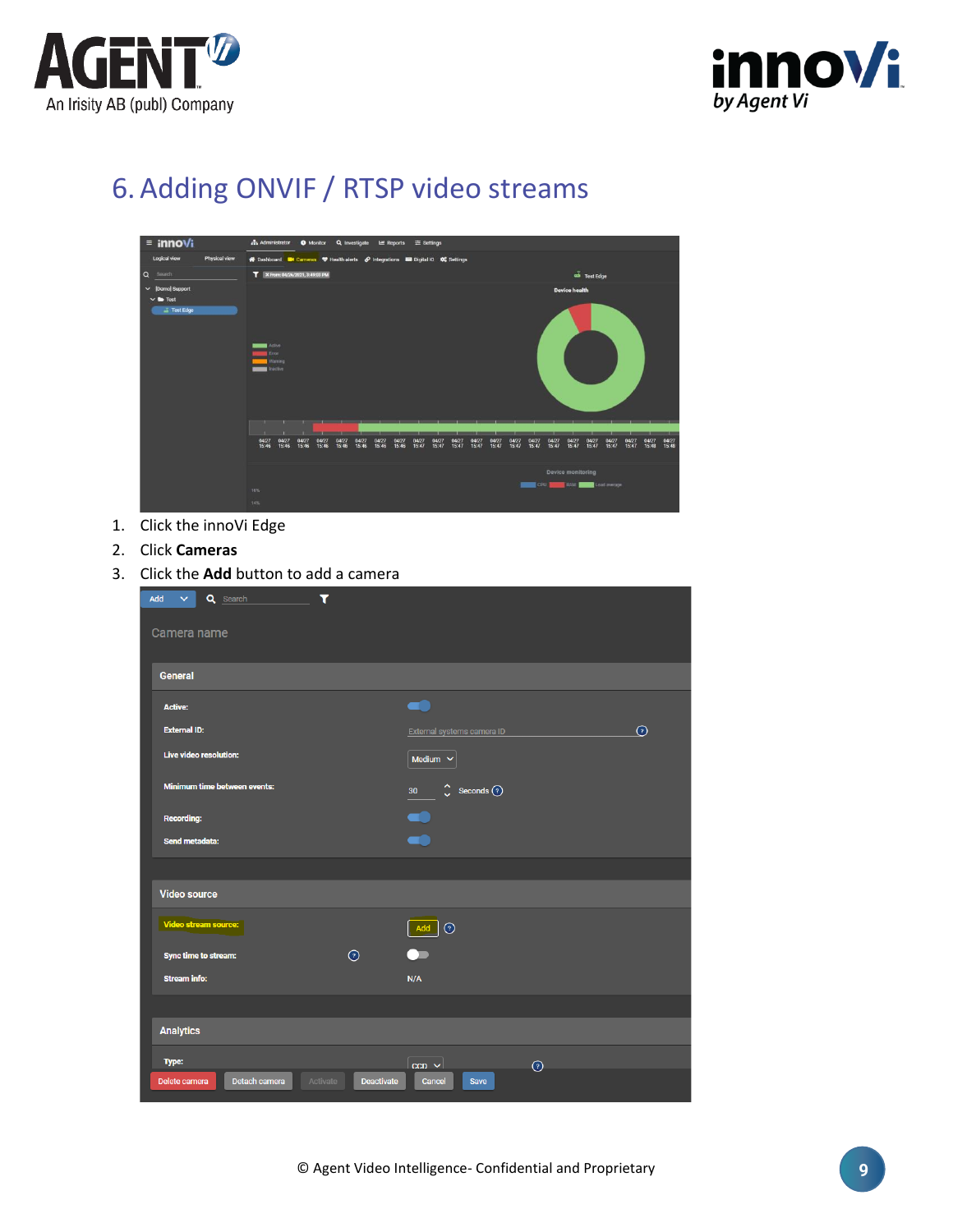



#### In the **Video stream source** field, click the **Add** button

| Add stream uri      |                                 | x |
|---------------------|---------------------------------|---|
| <b>RTSP</b>         | rtsp://address:port/more_params | ? |
| <b>UDP</b> support: |                                 |   |
|                     | Add<br>Cancel                   |   |

Enter the RTSP/ONVIF camera URL, click **Add** Click **Save** The camera is added, and live video should be available

### <span id="page-9-0"></span>7. innoVi Edge Settings

innoVi Edge is configured with some default parameter. The following chapters explain how to change them.

Make sure innoVi Edge is connected to the innoVi account: login to the innoVi account and make sure innoVi Edge appears in the list of devices .

Using your web browser, navigate to innoVi Edge IP address. The innoVi Edge webpage is displayed. Click the marked wheel icon:

| <b>innovi</b> Portal Login |  |
|----------------------------|--|
| User email<br>Password     |  |
| Sign in                    |  |

In the opened window, populate default username (agentvi) and a default password (PASSWORD).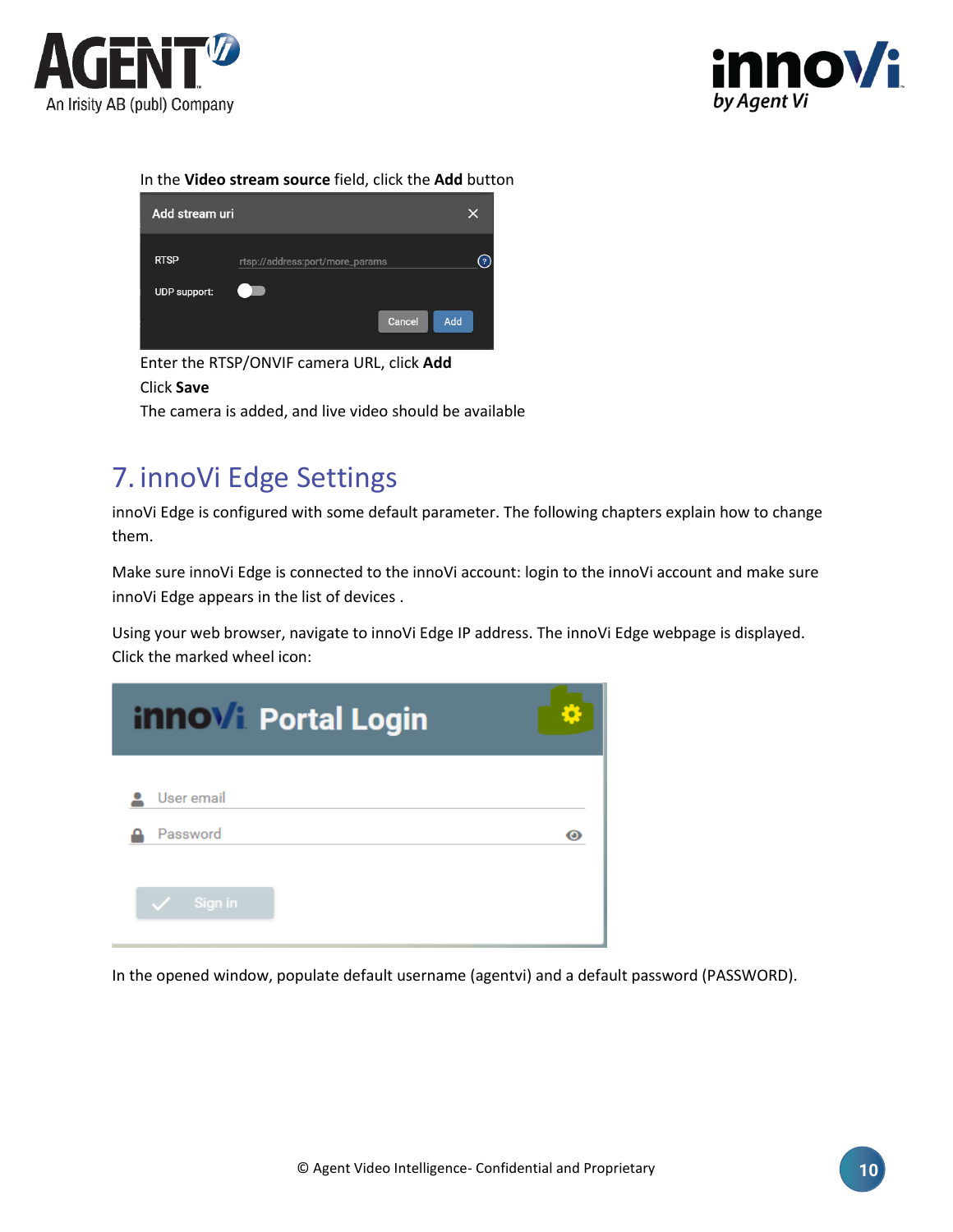



| Use the device credentials to configure the device: |        |  |  |
|-----------------------------------------------------|--------|--|--|
| Username                                            |        |  |  |
| Password                                            |        |  |  |
| Sign in                                             | Cancel |  |  |

Once login is successful, select the relevant tab.

#### <span id="page-10-0"></span>7.1. Endpoints

innoVi Edge is configured with default Endpoints settings as follows:

- **SaaS**: to access the Agent Vi hosted service
- **Customer Hosted**: to access the innoVi Core in a customer hosted deployment
- **Custom**: manually set for custom deployment

| SaaS            | <b>Customer Hosted</b><br>Custom |
|-----------------|----------------------------------|
|                 |                                  |
| <b>API URL:</b> | https://edge.innovi.io           |
| Portal URL:     | https://portal.innovi.io         |

#### <span id="page-10-1"></span>7.2. Password

innoVi Edge is configured with a default username (agentvi) and a default password (PASSWORD).

It is strongly advised to change the default local password once innoVi Edge is connected to the innoVi account. This will prevent unauthorized access to the innoVi Edge local settings.

1. Select the **Change Password** tab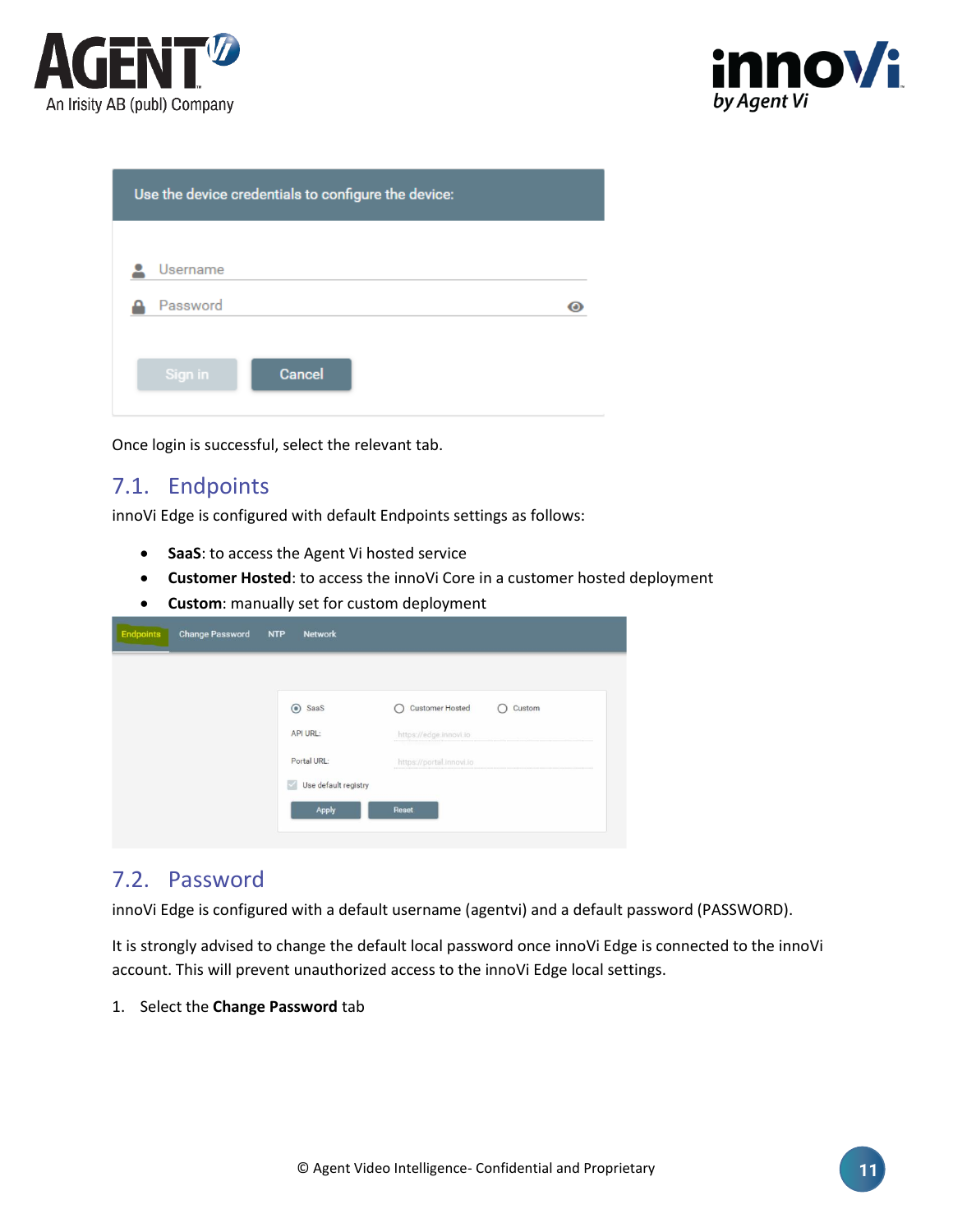



| <b>Endpoints</b> | <b>Change Password</b> | <b>NTP</b>                   |           |
|------------------|------------------------|------------------------------|-----------|
|                  |                        |                              |           |
|                  |                        | <b>Current Password</b><br>А | $\bullet$ |
|                  |                        | New Password<br>А            | $\bullet$ |
|                  |                        | <b>Verify Password</b><br>А  | $\bullet$ |
|                  |                        | Apply<br>Cancel              |           |
|                  |                        |                              |           |

- 2. Set a new password and retype it
- 3. Click **Apply**

Note:

In case you forget the innoVi Edge revised local password, you can log into innoVi account, open the innoVi Edge page, go to the 'Settings' tab and reset the password to the default settings.

#### <span id="page-11-0"></span>7.3. NTP

Change device NTP configuration as follows:

| <b>Endpoints</b> | <b>Change Password</b> | <b>NTP</b>                                                                                                  |
|------------------|------------------------|-------------------------------------------------------------------------------------------------------------|
|                  |                        |                                                                                                             |
|                  |                        | <b>Current Time:</b>                                                                                        |
|                  |                        | Time: 11:21:54<br>Date: 2021-10-11                                                                          |
|                  |                        | <b>NTP Configuration:</b>                                                                                   |
|                  |                        | Use default NTP servers<br>$\checkmark$<br>Use the following NTP servers address: (Host name or IP address) |
|                  |                        | Network address (for list of servers use commas) :                                                          |
|                  |                        |                                                                                                             |
|                  |                        | Apply<br>Cancel                                                                                             |

The default NTP configuration is set to sync time with the Ubuntu operating system installed on the device.

Mark the **Use the following NTP…** checkbox to select a different NTP server/s.